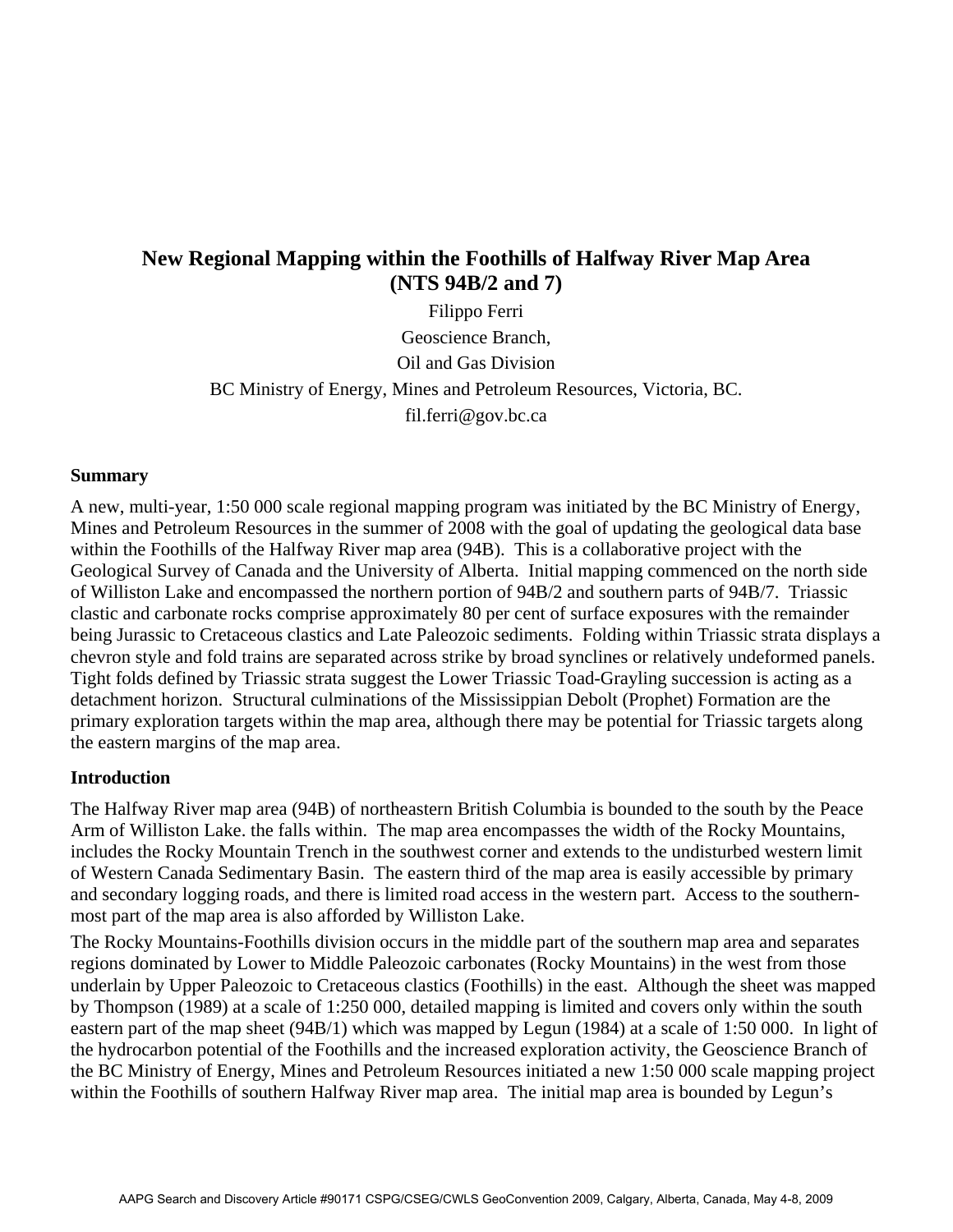(1984) mapping to the east, Williston Lake to the south, Black Bear Ridge to the west and encompasses the northern parts of 94B/2 and southern end of 94B/7.

The primary objective of this project is to update the geological data base of this region and assist with the interpretation of seismic data over the area. In addition detailed examination of these economically important Triassic lithologies will assist in their subsurface interpretation to the east.

Primary products will include a standard hard copy map together with a digital version (ESRI ArcInfo format), including field notes and several interpretive cross-sections. Field data was captured digitally using personal digital assistants running the Ganfeld program (Buller, 2004) which runs within ArcPad on the Microsoft Mobile 6 operating platform.

The Geological Survey of Canada (GSC) and the University of Alberta are collaborating in this project. The GSC is providing logistical support through the use of its organic geochemistry laboratory in Calgary. As well, GSC Vancouver will be processing samples for conodont biostratigraphy so as to better constrain the depositional age of Triassic and older rocks. GSC Vancouver assisted in the development of the Ganfeld program and was able to tailor it for our use. A grant has been provided to the University of Alberta to fund graduate student projects aimed at aspects of Triassic clastic sedimentology.

## **Stratigraphy**

The oldest rocks exposed in the map sheet belong to the Carboniferous Stoddart Group and Permian Kindle Formation; the latter being comprised of chert and forming an excellent marker horizon. These are followed by over 1500 metres of Triassic rocks belonging to the Toad-Grayling, Liard, Charlie Lake, Baldonnel and Pradonet formations. Above these are clastic rocks of the Fernie Formation and Minnes Group which are upwards of 900 metres thick. The youngest unit in the map area is the Cretaceous Cadomin Formation and is composed of over 350 metres of sandstone and lesser conglomerate.

Toad-Grayling and Liard units are equivalent to the Montney and Doig-Halfway formations, respectively, in the subsurface. Lower to Middle Triassic Toad-Grayling rocks are dominated by recessive siltstones, shales and fine sandstones of primarily turbiditic origin and range in thickness from 500 to over 700 metres. These are succeeded by 400 to 500 metres of Middle Triassic fine sandstones, siltstones and limestone belonging to the Liard Formation and which represent shelf to shore line environments. These are followed by 125 to 150 metres of sabkha-related light coloured dolomite, dolomitic limestone, sandstone, anhydrite and minor siltstone of the Upper Triassic Charlie Lake Formation. Above this are 100 to 200 metres of fetid, medium grey lime mudstone to skeletal or peloidal packstone or grainstone of the Upper Triassic Baldonnel Formation. The top of the Triassic is represented by the 50 to 75 metres of the Pardonet Formation which is characterized by dark grey silty lime mudstone to dolostone with horizons dominated by *Halobia* or *Monotis* remains.

Triassic rocks undergo a significant facies change within the adjacent western map sheet whereby rocks of the Liard to Baldonnel formations disappear and are represented by deeper water siltstones, fine sandstones and calcareous turbidites of the Luddington Formation.

The Jurassic Fernie Formation is from 150 to 200 metres thick and characterized by dark grey siltstone and shale at its base with an upwards increase in coarser, micaceous sandstone. The succeeding Upper Jurassic to Lower Cretaceous Minnes Group occurs at the first thick sandstone succession. This unit can be up to 700 metres thick and subdivided into the Monteith, Beattie Peaks and Monach formations whereby thick, dominantly sandstone sequences of the Monteith and Monach formations are separated by recessive, interbedded siltstones and fine sandstones of the Beattie Peaks Formation.

## **Structure**

The map area lies entirely within the Foothills belt of the Rocky Mountains. Folding is primarily chevron in nature, is the dominant mechanism for shortening. The intensity and tightness of folding increases towards